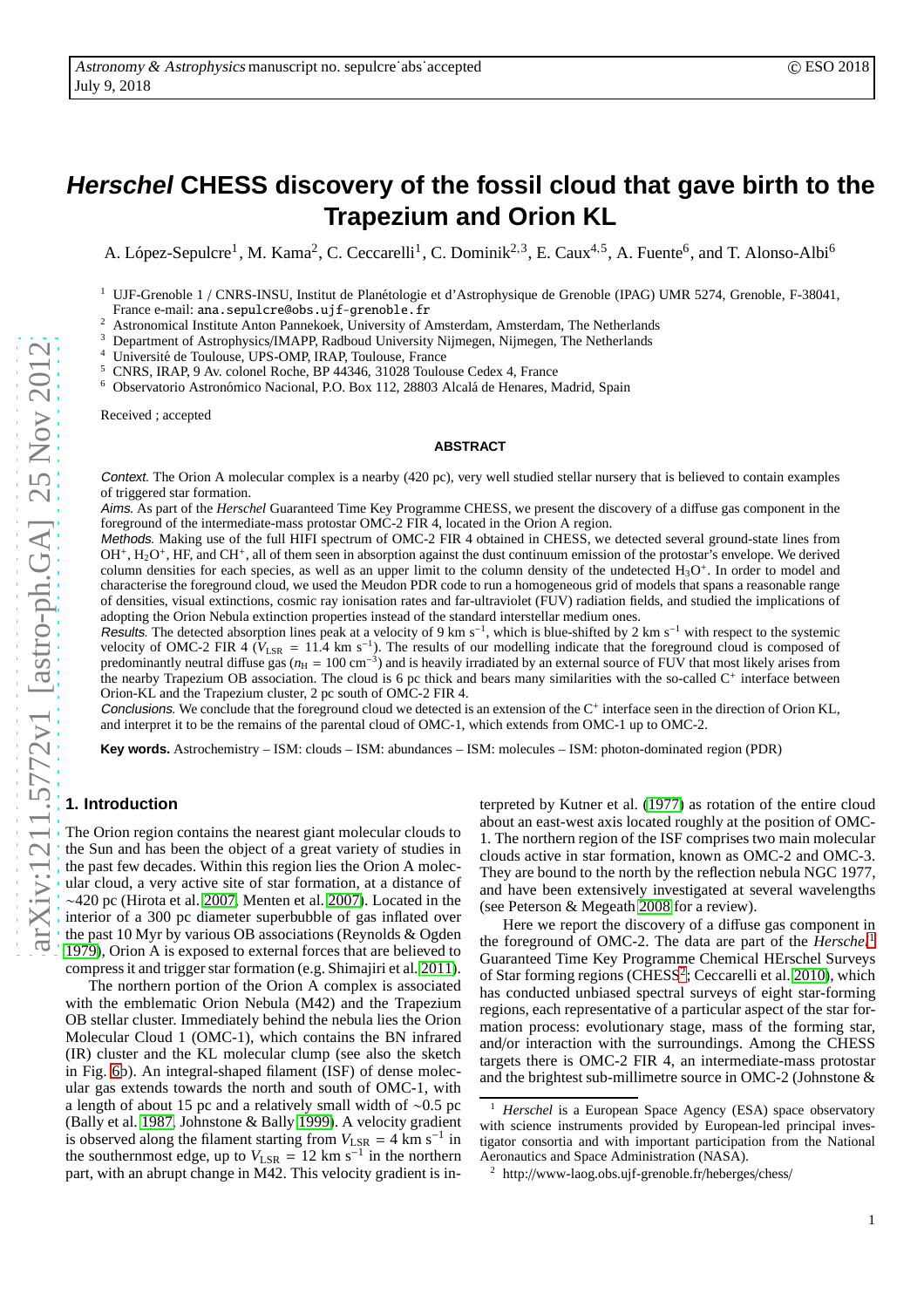Bally [1999,](#page-8-3) Kama et al. *in prep.*). The rich spectral dataset provided by the HIFI spectrograph has allowed us to detect several ground-state lines from  $OH^+$ ,  $H_2O^+$ , HF, and CH<sup>+</sup>, seen in absorption against the dust continuum emission of the protostars's envelope.

We describe these observations in Sect. [2.](#page-1-0) The spectra and derived physical quantities are presented in Sect. [3.](#page-1-1) Section [4](#page-1-2) describes the modelling of the observations. In Sect. [5](#page-5-0) we discuss the possible interpretations of our results, and a final summary is presented in Sect. [6.](#page-8-6)

#### <span id="page-1-0"></span>**2. Observations**

The observations towards OMC-2 FIR 4 ( $\alpha_{2000} = 05^{\text{h}}35^{\text{m}}26.97^{\text{s}}$ ,  $\delta_{2000}$  = -05<sup>d</sup>09<sup>m</sup>54.5<sup>s</sup>) were carried out with the HIFI spectrograph on-board the *Herschel* satellite (de Graauw et al. [2010,](#page-8-7) Pilbratt et al. [2010\)](#page-9-3) in single-pointing, dual-beam switch mode and with a redundancy of 8. The wide band spectrometer (WBS), whose spectral resolution is 1.1 MHz, was used. The double sideband (DSB) spectra were reduced and deconvolved using  $HIPE<sup>3</sup>$  $HIPE<sup>3</sup>$  $HIPE<sup>3</sup>$  version 7.0, and were subsequently ex-ported to GILDAS<sup>[4](#page-1-4)</sup> for analysis. The final spectra presented here are equally weighted averages of the H and V polarisations, smoothed to a velocity channel spacing of  $0.5 \text{ km s}^{-1}$ .

Table [1](#page-2-0) lists the observational parameters for each absorption line detected towards OMC-2 FIR 4: beam efficiency, beam width, and the measured  $1\sigma$  RMS in main beam temperature,  $T_{\rm mb}.$ 

Following the detection towards OMC-2 FIR 4, as part of a *Herschel* OT2 accepted project, we recently observed OH<sup>+</sup>(1<sub>0,1/2</sub>–0<sub>1,3/2</sub>) towards OMC-3 MM6, located ~2 pc farther north, to evaluate the extent of the absorbing foreground layer. The observations were made on 22 February 2012 in DSB, single-pointing mode, and were subsequently analysed with HIPE version 8.1. The corresponding observational parameters are also listed in Table [1.](#page-2-0) Even though the RMS level is lower than for OMC-2 FIR 4 and the continuum level is slightly higher, the line is not detected towards this source.

#### <span id="page-1-1"></span>**3. Results**

#### 3.1. Spectra

Figure [1](#page-2-1) shows the observed absorption lines towards OMC-2 FIR 4, all of them corresponding to ground-state transitions. Four OH<sup>+</sup> lines, three of which are blends of two different hyperfine components, are detected with a signal-to-noise ratio greater than 3. On the other hand,  $o-H_2O^+(1_{1,1,5/2}-0_{0,0,3/2})$  is detected at  $4\sigma$ , and  $H_3O^+$ , whose ground-state transition falls at 984.7 GHz, is undetected. Both HF(1-0) and  $CH<sup>+</sup>(1-0)$  display clear absorption and reach the saturation level.

Two features can be noticed from Fig. [1](#page-2-1) (see also Table [1\)](#page-2-0). Firstly, the absorption lines peak around a velocity of 9 km  $s^{-1}$ , which is shifted by more than 2 km s<sup>-1</sup> from that of OMC-2 FIR 4 ( $V_{LSR}$  = 11.4 km s<sup>-1</sup>). Secondly, similar studies recently performed towards other sources typically reveal absorption over a wide range of velocities, often several tens of  $km s^{-1}$ 

(e.g. Gerin et al. [2010,](#page-8-8) Neufeld et al. [2010,](#page-8-9) Monje et al. [2011\)](#page-8-10), and in some cases they are even contaminated by blending emission lines (e.g. Phillips et al. [2010\)](#page-9-4). This is not the case here, where the lines have relatively small measured line widths and apparently trace one single velocity component.

The centre of the  $o$ -H<sub>2</sub>O<sup>+</sup>(1<sub>1,1,5/2</sub>-O<sub>0,0,3/2</sub>) line is blue-shifted with respect to that of the OH<sup>+</sup> lines by 1 km s<sup>-1</sup> (see Table [1\)](#page-2-0). This is most likely due to the uncertainties in the rest frequency measurements reported in the literature for  $H_2O^+$  (see, e.g. Table 1 in Ossenkopf et al. [2010\)](#page-9-5). Here we have taken the rest frequencies from Mürtz et al. [1998.](#page-8-11)

As mentioned above, OH<sup>+</sup> is not detected towards OMC-3 MM6 down to the noise level of the observations.

#### 3.2. Column density estimates

The molecular column densities of each species displaying absorption lines were estimated assuming that the particles are in the ground state, since their collisional coefficients are unknown. Under this assumption, the column density,  $N_{\text{mol}}$ , is given by

<span id="page-1-5"></span>
$$
N_{\rm mol} = 8\pi \frac{1}{A_{\rm ul}} \frac{g_1}{g_{\rm ul}} \frac{v^3}{c^3} \int \tau dV_{\rm LSR} , \qquad (1)
$$

where  $A_{ul}$  is the spontaneous emission Einstein coefficient,  $g_l$ and  $g<sub>u</sub>$  are the statistical weights of the lower and upper energy levels, respectively, and *c* is the speed of light.

Since the ground state of both  $OH<sup>+</sup>$  and  $o-H<sub>2</sub>O<sup>+</sup>$  are split into two levels with a negligible energy difference, we assume that the population of each is proportional to their corresponding level degeneracies, namely  $g_1 = 4$  for  $F = 3/2$  and  $g_1 = 2$  for  $F = 1/2$  $F = 1/2$  $F = 1/2$ . We therefore included the corresponding factor in Eq. 1 to obtain the total column density of each of these two species.

A sketch of the energy levels involved in the OH<sup>+</sup>  $N = 0 \rightarrow 1$ transition is shown in Fig. [2.](#page-3-0)

The optical depth at a given velocity channel,  $\tau$ , is given by

$$
\tau = -\ln\left(\frac{T_{\text{line}}}{T_{\text{cont}}}\right). \tag{2}
$$

The resulting velocity-integrated optical depths and column densities are listed in Table [1,](#page-2-0) together with some parameters of the transitions. The table includes upper limits for the undetected  $H_3O^+$  transition. The errors of the derived column densities are of the order of 30% and include the contribution of the spectral noise around the lines as well as a 25% uncertainty on the data calibration (Roelfsema et al. [2012\)](#page-9-6).

In the case of  $OH<sup>+</sup>$ , we used the four lines that are clearly detected above  $3\sigma$ , all of which yield very similar values. The final OH<sup>+</sup> column density we adopted is the arithmetic average of the four column-density derivations, which amounts to  $N_{\text{OH}^+} = (2.4 \pm 0.4) \times 10^{13} \text{ cm}^{-2}$ . We computed 3 $\sigma$  upper limits to the column densities of their corresponding species for the undetected OH<sup>+</sup> and  $H_2O^+$  hyperfine components. They all exceed the values listed in Table [1,](#page-2-0) and are therefore consistent with them.

The highest column density of the three O-bearing species corresponds to OH<sup>+</sup>, followed by  $H_2O^+$ , and finally  $H_3O^+$ , with  $N_{\text{OH}^+}/N_{\text{H}_2\text{O}^+} = 3.1$ , and  $N_{\text{H}_2\text{O}^+}/N_{\text{H}_2\text{O}^+} > 9.5$ .

#### <span id="page-1-2"></span>**4. Modelling**

To model the chemistry of OH<sup>+</sup>,  $H_2O^+$ , HF, CH<sup>+</sup>, and the undetected  $H_3O^+$ , and to determine the physical properties that

<span id="page-1-3"></span><sup>&</sup>lt;sup>3</sup> HIPE is a joint development by the Herschel Science Ground Segment Consortium, which consists of the ESA, the NASA Herschel Science Center, and HIFI, the Photodetector Array Camera and Spectrometer, and the Spectral and Photometric Imaging Receiver consortia.

<span id="page-1-4"></span><sup>4</sup> http://www.iram.fr/IRAMFR/GILDAS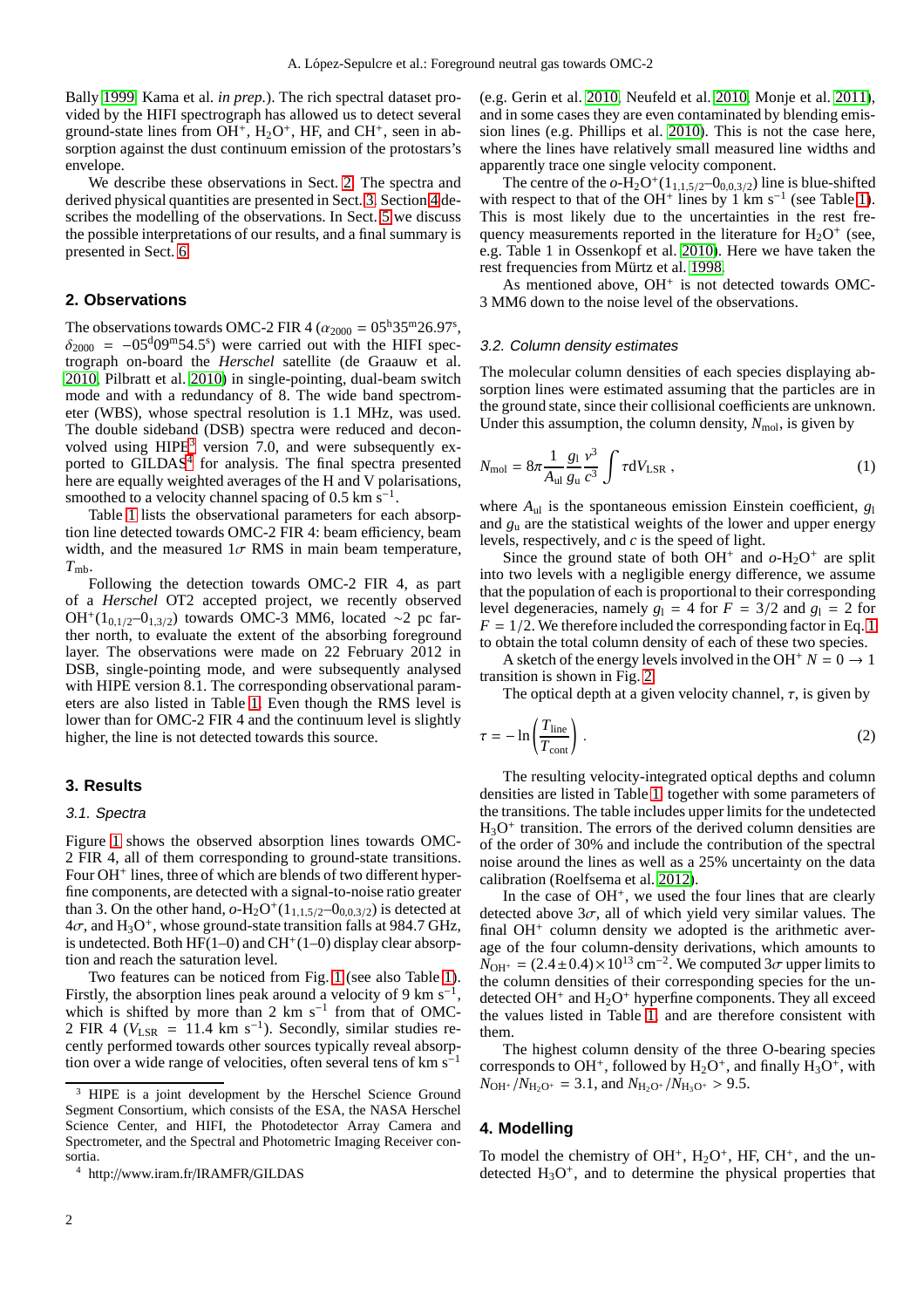<span id="page-2-0"></span>

| Table 1. Parameters of the observed absorption lines. |  |  |  |  |  |
|-------------------------------------------------------|--|--|--|--|--|
|-------------------------------------------------------|--|--|--|--|--|

| Line                                 | $\mathcal V$ | $A_{ul}$                   | $\eta_{\rm beam}$ | $\theta_{\text{beam}}$ | $1\sigma$ RMS | $T_{\rm cont}$ | $V_{\rm LSR}$ <sup>a</sup> | $FWHM^{\rm a}$ | $\tau dV_{LSR}$ | $N_{\rm mol}$                 |
|--------------------------------------|--------------|----------------------------|-------------------|------------------------|---------------|----------------|----------------------------|----------------|-----------------|-------------------------------|
|                                      | (MHz)        | $(10^{-2} \text{ s}^{-1})$ | $(\%)$            |                        | (mK)          | (K)            | $(km s^{-1})$              | $(km s^{-1})$  | $(km s^{-1})$   | $(10^{12}$ cm <sup>-2</sup> ) |
|                                      |              |                            |                   |                        | OMC-2 FIR 4   |                |                            |                |                 |                               |
| $CH^+(1-0)$                          | 835137.5     | 0.64                       | 74.7              | 26                     | 41            | 0.48           | $9.5 \pm 0.1$              | $6.1 \pm 0.2$  | $12.0 \pm 1.6$  | $34.4 \pm 4.5$                |
| $OH^+(1_{0,1/2}-0_{1,3/2})$          | 909158.8     | 1.05                       | 74.4              | 24                     | 33            | 0.54           | $9.3 \pm 0.1$              | $2.6 \pm 0.4$  | $1.1 \pm 0.4$   | $23.1 \pm 7.4$                |
| $OH^+(1_{2,5/2}-0_{1,3/2})^b$        | 971803.8     | 1.82                       | 74.1              | 22                     | 95            | 0.58           | $9.2 \pm 0.1$              | $3.3 \pm 0.3$  | $5.0 \pm 1.6$   | $23.8 \pm 7.3$                |
| $OH^+(1_{1,1/2}-0_{1,1/2})^b$        | 1032997.9    | 1.41                       | 74.1              | 24                     | 52            | 0.63           | $9.4 \pm 0.1$              | $2.9 \pm 0.4$  | $1.1 \pm 0.4$   | $24.9 \pm 7.9$                |
| $OH^+(1_{1,3/2}-0_{1,3/2})^b$        | 1033118.6    | 1.76                       | 74.1              | 24                     | 52            | 0.63           | $9.3 \pm 0.2$              | $3.2 \pm 0.5$  | $2.6 \pm 0.6$   | $22.7 \pm 4.8$                |
| $o\text{-}H_2O^+(1_{1,1}-0_{0,0})^d$ | 1115204.0    | 3.02                       | 63.7              | 19                     | 72            | 0.68           | $8.2 \pm 0.3$              | $4.4 \pm 0.8$  | $1.8 \pm 0.4$   | $7.6 \pm 1.9$                 |
| $H_3O^+(0_{01}-1_{00})^c$            | 984708.7     | 2.30                       | 74.1              | 22                     | 52            | 0.59           |                            |                | ${}< 0.8$       | ${}_{< 0.8}$                  |
| $HF(1-0)$                            | 1232476.3    | 2.42                       | 63.7              | 17                     | 130           | 0.75           | $10.0 \pm 0.1$             | $2.8 \pm 0.3$  | $4.8 \pm 1.4$   | $12.3 \pm 3.4$                |
| OMC-3 MM6                            |              |                            |                   |                        |               |                |                            |                |                 |                               |
| $OH^+(1_{0,1/2}-0_{1,3/2})^b$        | 909158.8     | 1.05                       | 74.4              | 24                     | 13            | 0.58           |                            |                | < 0.1           | < 3.0                         |

<sup>a</sup> Measured from a Gaussian fit to the line<br><sup>b</sup> Blended with another hyperfine compone

<sup>b</sup> Blended with another hyperfine component (see Fig. [1\)](#page-2-1);  $N_{\text{mol}}$  estimated assuming that all flux comes from this component

<sup>c</sup> Undetected:  $3\sigma$  upper limits are given for  $\int \tau dV_{LSR}$  and  $N_{mol}$ , assuming  $FWHM = 2.6$  km s<sup>-1</sup>

 $F = 5/2 - 3/2$  transition; rest frequency from Mürtz et al. [1998](#page-8-11)



<span id="page-2-1"></span>**Fig. 1.** Spectral lines detected in absorption towards OMC-2 FIR 4. The green vertical lines mark  $V_{LSR}$  = 9.3 km s<sup>-1</sup>, i.e. the systemic velocity of the OH<sup>+</sup> lines.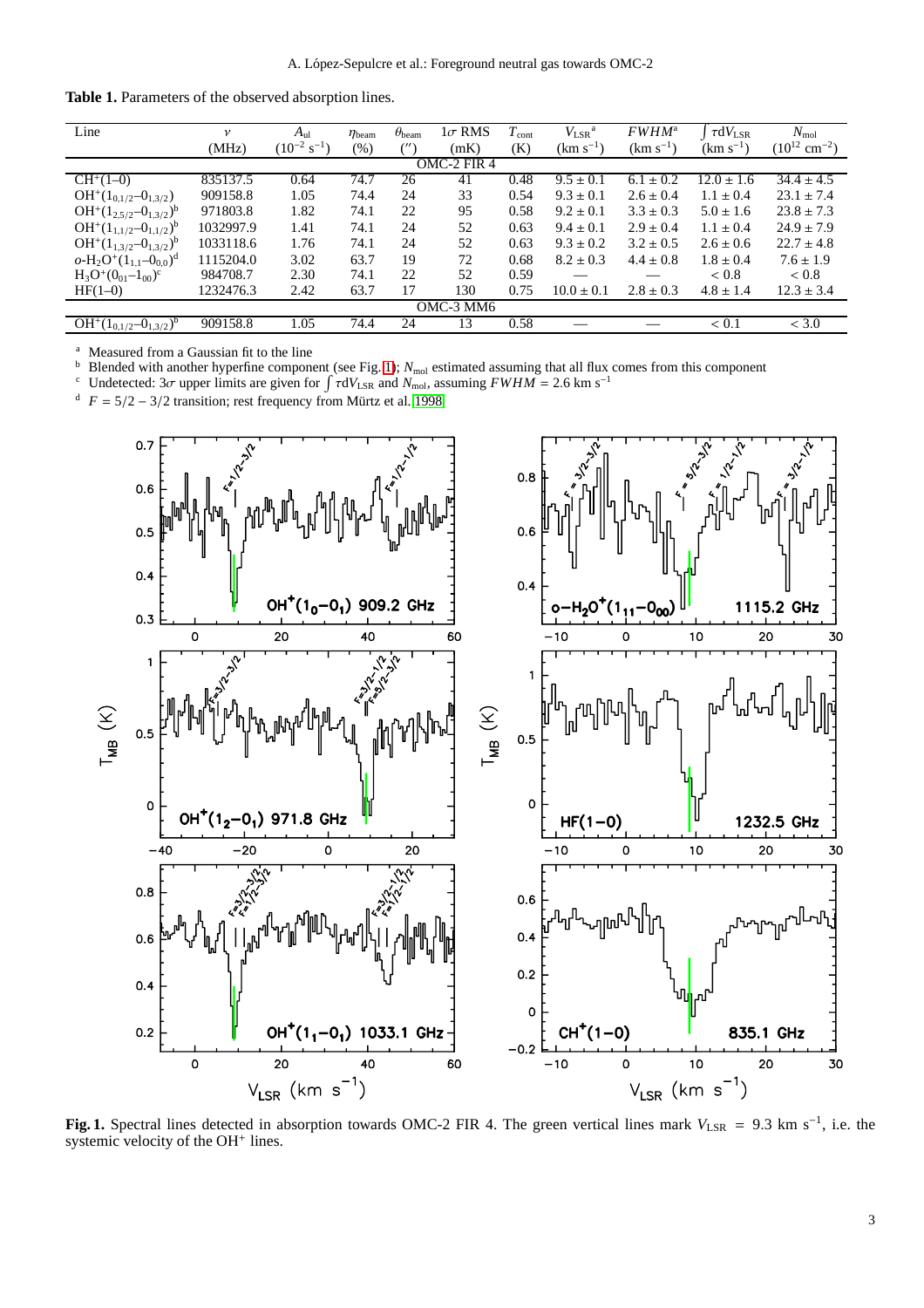

<span id="page-3-0"></span>Fig. 2. OH<sup>+</sup> energy level digram for the detected transitions. Solid arrows depict lines we observe at an  $S/N > 3$ , while dashed arrows mark the lines with an  $S/N < 3$ .

best match our observations, we made use of the Meudon photo-dissociation (PDR) code<sup>[5](#page-3-1)</sup>, developed by Le Petit et al.  $(2006)$ . The model computes the chemical and thermal structure of a homogenous plane-parallel slab of gas and dust illuminated by a radiation field coming from one or both sides of the cloud. We adopted the standard carbon and oxygen chemical network, plus the network for the fluorine chemistry following Neufeld et al. [\(2009\)](#page-8-13). The adopted elemental abundances are  $1.3 \times 10^{-4}$  (carbon),  $3.2 \times 10^{-4}$  (oxygen) and  $1.8 \times 10^{-8}$  (fluorine). We considered a slab illuminated by the interstellar standard radiation field (ISRF; 1.7 G<sub>0</sub>, where  $G_0 = 5.9 \times 10^{-14}$  erg cm<sup>-3</sup> is Habing's ISRF) on one side –since we do not expect multiple UV sources to lie close-by, which might irradiate heavily on both sides– and by a stronger field on the other side.

As can be seen in Fig. [1,](#page-2-1) the CH<sup>+</sup>(1–0) and HF(1–0) lines are saturated and have larger widths, suggesting the presence of more than one kinematical component. For this reason we based the comparison between models and observations (see below) on the lines produced by  $OH^+$  and  $H_2O^+$ , which are optically thinner and narrower and appear to trace a single velocity component. The upper limit on the  $H_3O^+$  column density also places a strong constraint on the best-fitting model.

Our grid of models spans a sufficiently large parameter space to find the solution that best fits the observations, as described below.

#### <span id="page-3-3"></span>4.1. Grid of models

We ran two grids of models, a first one (coarse grid) sampling a large parameter space in gas density  $(n<sub>H</sub>)$ , visual extinction  $(A_V)$ , incident far-UV (FUV) radiation field on one side of the slab ( $u_{\text{FUV}}$ ), and cosmic ray ionisation rate ( $\zeta_{\text{cr}}$ ), and then a finer grid around the best fit from the coarse grid.

We probed FUV field fluxes up to  $1700 \text{ G}_0$  because strong radiation fields are expected in this region and are also consistent with previous work, which claims that large amounts of UV radiation are necessary to explain  $CO$  and  $C<sup>+</sup>$  observations towards the OMC-2 region (Herrmann et al. [1997,](#page-8-14) Crimier et al. [2009\)](#page-8-15). Similarly, we covered a large range of  $\zeta_{cr}$  values, as previous work suggested enhancement with respect to the canonical value (Gupta et al. [2010\)](#page-8-16). The range of gas densities chosen covers typical diffuse interstellar cloud values, and we also selected relatively low values of *A*<sup>V</sup> because the slab does not display a distinct CO line component (Shimajiri et al. [2011\)](#page-9-1). The range of parameters of the two grids are listed in Table [2,](#page-3-2) together with other parameters, such as elemental abundances and grain properties, which we kept fixed for all models.

**Table 2.** Parameters of the Meudon PDR models

<span id="page-3-2"></span>

| First grid                                 | Second grid                    |
|--------------------------------------------|--------------------------------|
| 10, 100, 1000                              | 100, 200, 300                  |
| 0.5, 1, 3                                  | 1, 1.5                         |
| 1.7, 17, 170, 1700                         | 170, 340, 510, 850, 1190, 1700 |
| 1, 10, 100, 1000                           | 10, 30                         |
| Elemental abundances wrt H nuclei          |                                |
| $1.32\times10^{-4}$                        |                                |
| $3.19\times10^{-4}$                        |                                |
| $7.50\times10^{-5}$                        |                                |
| $1.80\times10^{-8}$                        |                                |
| $1.86\times10^{-5}$                        |                                |
| Other fixed parameters                     |                                |
| 3.1                                        |                                |
| $1.9 \times 10^{21}$ mag cm <sup>-2</sup>  |                                |
| 70 K                                       |                                |
| $3 \times 10^{-7}$ - $3 \times 10^{-5}$ cm |                                |
|                                            |                                |

Cardelli et al. [\(1989\)](#page-8-17) reported  $R_V = 5.5$  and  $N_H/A_V =$  $2.9 \times 10^{21}$  mag cm<sup>-2</sup> towards the Trapezium stars within the Orion Nebula. Since we are not certain that these values can be extended to the OMC-2 cloud, we adopted standard interstellar medium values (see Table [2\)](#page-3-2). However, to see the effect of changing these two parameters on the results, we ran a number of test models around the best fitting one with the Trapezium  $R_V$ and  $N_H/A_V$  values. The differences are discussed in Sect. [4.4.](#page-4-0)

#### <span id="page-3-4"></span>4.2. Best-fit model

Considering the coarse grid of models, only two solutions are found to lie close to the observed column densities of OH<sup>+</sup>,  $H_2O^+$  and  $H_3O^+$ :

- $A_V = 1$  mag,  $n_H = 10$  cm<sup>-3</sup>,  $\zeta_{cr} = 10^{-17}$  s<sup>-1</sup>,  $u_{FUV} = 170$  G<sub>0</sub>
- $A_V = 1$  mag,  $n_H = 100$  cm<sup>-3</sup>,  $\zeta_{cr} = 10^{-16}$  s<sup>-1</sup>,  $u_{FUV} =$  $1700 G_0$ .

The latter is much more likely, since the former implies having a 60-parsec-deep slab of material between OMC-2 FIR 4 and us but with a remarkably low velocity dispersion. We therefore discarded this and consider only the  $n = 100 \text{ cm}^{-3}$  solution below. A posteriori we also show that the the high FUV field irradiation implied by this solution is also consistent (Sect. [5.2\)](#page-6-0).

To better constrain the parameters of the absorbing slab, we then ran a second grid of models that covered a finer-tuned set of values around those of the best solution, in total 72 additional models (Table [2,](#page-3-2) right column). The models with  $A_V = 1.5$  mag and/or  $n_{\rm H} > 100 \text{ cm}^{-3}$  predict a higher amount of  $\text{H}_3\text{O}^+$  than the upper limit we measured. On the other hand, the  $A_V = 0.5$  mag models from the first coarse grid underpredict the observed amount of OH<sup>+</sup>. This leads us to conclude that the visual extinction,  $A_V$ , of the foreground slab lies just around 1 magnitude and is not denser than 100 cm<sup>−</sup><sup>3</sup> .

<span id="page-3-1"></span><sup>5</sup> http://pdr.obspm.fr/PDRcode.html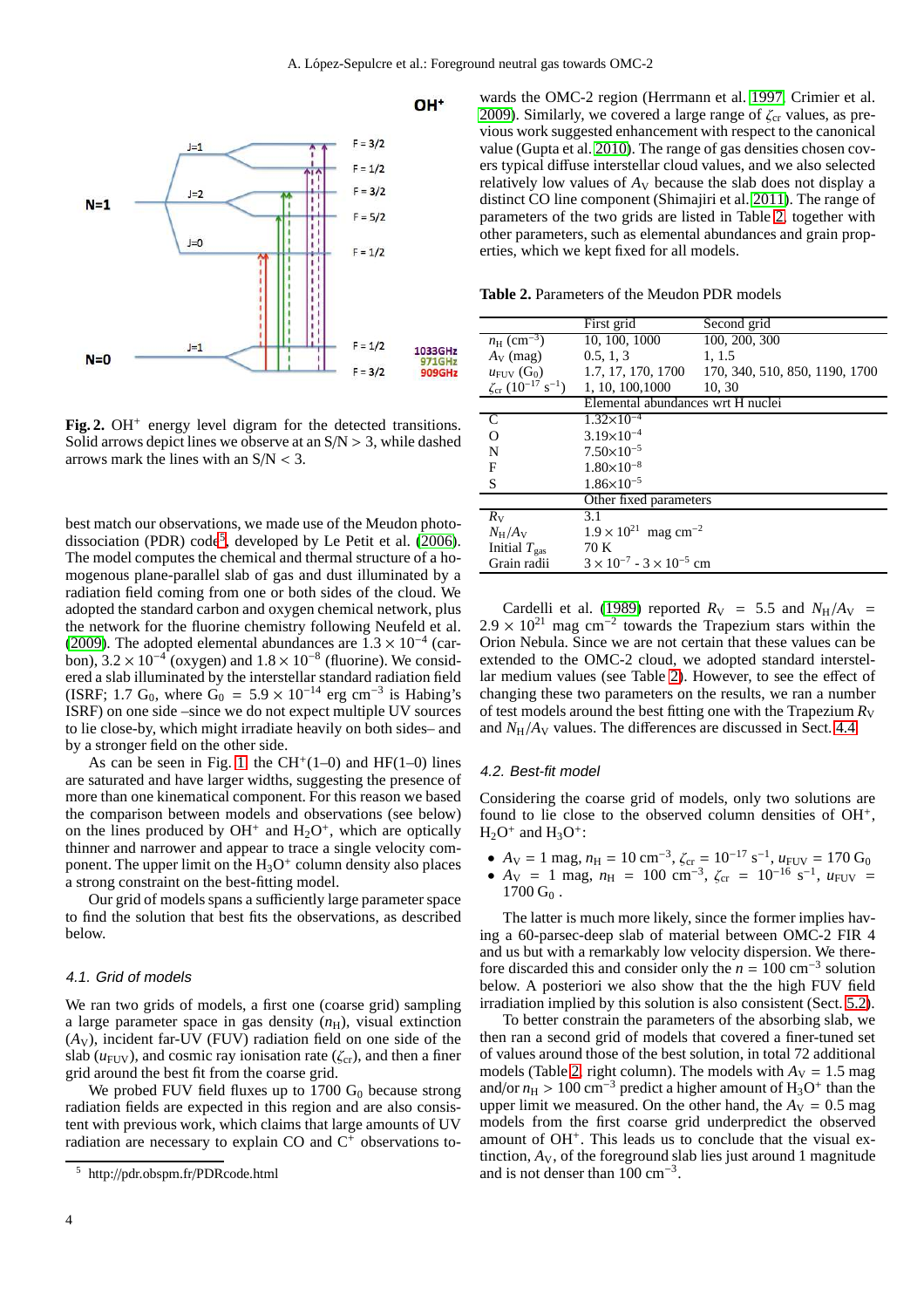The  $\zeta_{\rm cr} = 10^{-16} \text{ s}^{-1}$  models predict lower column densities than those observed, whereas the  $\zeta_{cr} = 3 \times 10^{-16} \text{ s}^{-1}$  models match them within the errors.

<span id="page-4-2"></span>**Table 3.** Column densities predicted by the best-fit model with  $u_{\text{FUV}} = 1700 \text{ G}_0$  (see text)

In Fig. [3](#page-4-1) we present a plot of the ratio of observed to modelled column densities,  $N_{obs}/N_{model}$ , as a function of  $u_{FUV}$  for a 100 cm<sup>-3</sup> dense slab for which  $\zeta_{cr} = 3 \times 10^{-16}$  s<sup>-1</sup>. While OH<sup>+</sup> and  $H_2O^+$  converge around  $N_{obs}/N_{model} = 1$  for the whole range of  $u_{\text{FUV}}$  plotted, the models overpredict the amount of  $H_3O^+$  for values of  $u_{\text{FUV}}$  below ~ 1200 G<sub>0</sub>. We are therefore looking at a diffuse cloud of gas that is being heavily irradiated by an external FUV field.



| Species            |                                | $N_{\text{mol}}~(\text{cm}^{-2})$ |                      |
|--------------------|--------------------------------|-----------------------------------|----------------------|
|                    | observed                       | modelled (ISM)                    | modelled (Orion)     |
| H <sub>2</sub>     |                                | $6.1 \times 10^{19}$              | $3.1 \times 10^{19}$ |
| $H_3$ <sup>+</sup> |                                | $1.5 \times 10^{12}$              | $2.4 \times 10^{12}$ |
| $OH+$              | $(2.4 \pm 0.4) \times 10^{13}$ | $2.9 \times 10^{13}$              | $6.1\times10^{13}$   |
| $H_2O^+$           | $(7.6 \pm 1.9) \times 10^{12}$ | $7.5 \times 10^{12}$              | $7.2 \times 10^{12}$ |
| $H_3O^+$           | $< 8.0 \times 10^{11}$         | $3.5 \times 10^{11}$              | $1.2 \times 10^{11}$ |
| $\mathrm{C}^+$     |                                | $2.5 \times 10^{17}$              | $3.8 \times 10^{17}$ |
| $\mathbf{C}$       |                                | $1.0 \times 10^{13}$              | $7.0\times10^{12}$   |
| $CO+$              |                                | $7.5 \times 10^{7}$               | $6.1 \times 10^{7}$  |
| CO                 |                                | $3.1 \times 10^{9}$               | $7.4 \times 10^{8}$  |
| $HCO+$             |                                | $1.4 \times 10^{8}$               | $3.7 \times 10^{7}$  |
| CН                 |                                | $4.7 \times 10^{8}$               | $2.6 \times 10^{8}$  |
| $CH^+$             | $(3.4 \pm 4.5) \times 10^{13}$ | $7.7 \times 10^{10}$              | $1.3 \times 10^{11}$ |
| C <sub>2</sub> H   |                                | $3.0 \times 10^{3}$               | $2.8 \times 10^{2}$  |
| $N_2H^+$           |                                | $1.1 \times 10^{5}$               | $1.3 \times 10^{5}$  |
| CN                 |                                | $2.4 \times 10^{6}$               | $1.2 \times 10^{6}$  |
| <b>HCN</b>         |                                | $2.7 \times 10^{3}$               | $1.3 \times 10^{3}$  |
| <b>HNC</b>         |                                | $4.0 \times 10^{2}$               | $6.6 \times 10^{1}$  |
| ΗF                 | $(1.2 \pm 3.4) \times 10^{13}$ | $7.1 \times 10^{11}$              | $2.9 \times 10^{11}$ |

and 1700 G<sub>0</sub>) and found column densities of  $2 \times 10^{13}$  cm<sup>-2</sup> for HF. This is slightly higher than the value we measured, which may be explained by the fact that HF is depleted onto dust grains in denser molecular gas, as found by, e.g., Phillips et al. [\(2010\)](#page-9-4). As for the O-bearing species, our test models predict low column densities, of  $\sim 10^{11}$  cm<sup>-2</sup>, consistent with having most of the flux of the observed lines coming from the slab and not from this red-shifted component.

To summarise, our observations are compatible with the presence of two components: the foreground diffuse gas slab at a velocity of ~9 km s<sup>-1</sup>, responsible for most of the OH<sup>+</sup> and H<sub>2</sub>O<sup>+</sup> absorption, and the denser boundary of the OMC-2 FIR 4 core, where most of the observed HF is produced.

#### <span id="page-4-0"></span>4.4. Reliability of the modelling

The reliability of the best-fit model is subject to the uncertainty in the values of some input parameters. In particular, as mentioned in Sect. [4.1,](#page-3-3) we investigated how the extinction properties affect the predicted column densities by running a number of test models around the best-fit values.

The last column in Table [3](#page-4-2) lists the column densities of several species according to our best-fit model when adopting the values of  $R_V$  and  $N_H/A_V$  reported in Cardelli et al. [\(1989\)](#page-8-17). These imply a deeper penetration of external dissociating and ionising photons and therefore a smaller amount of  $H_2$  in the cloud, which alters the formation of other molecules. For the species considered in this study, this translates into an amount of HF lower by a factor 2.4, a higher amount of  $CH<sup>+</sup>$  by a factor 1.7, and a larger difference in the relative column densities of  $OH^+, H_2O^+$ and  $H_3O^+$ , which causes OH<sup>+</sup> to be twice as abundant and  $H_3O^+$ three times less abundant. The column density of  $H_2O^+$  does not change significantly.

In summary, the use of the Orion Nebula extinction properties instead of the standard interstellar medium properties results in variations of at most a factor 3 in the predicted column densities. We find that, in order to better reproduce the observed column densities with the  $R_V$  and  $N_H/A_V$  values from Cardelli et al. [\(1989\)](#page-8-17), it suffices to adopt a slightly lower cosmic ray ionisation rate of about  $2 \times 10^{-16}$  s<sup>-1</sup>. The low density and visual

<span id="page-4-1"></span>**Fig. 3.** Ratio of observed to modelled column densities,  $N_{\text{obs}}/N_{\text{model}}$ , of OH<sup>+</sup> (red),  $H_2O^+$  (green) and  $H_3O^+$  (blue), as a function of the FUV field for a slab with  $A_V = 1$ ,  $n_H = 100 \text{ cm}^{-3}$ , and  $\zeta_{cr} = 3 \times 10^{-16} \text{ s}^{-1}$ . The widths of the red and green bands represent the errors around the measured column densities of  $OH<sup>+</sup>$  and  $H<sub>2</sub>O<sup>+</sup>$ . The blue area marks the only range of FUV field values possible for the models to be compatible with the derived  $3\sigma$  upper limit to the H<sub>3</sub>O<sup>+</sup> column density. A horizontal black dotted line is depicted at  $N_{\text{obs}}/N_{\text{model}} = 1$ .

Table [3](#page-4-2) lists the column densities predicted by the best-fit model ( $u_{\text{FUV}}$  = 1700 G<sub>0</sub>) for the observed species and for other species of potential interest. The CH<sup>+</sup> column density predicted by the best-fit model is lower than the observed value by a factor ∼250, a remarkably high discrepancy. Indeed, none of the models we ran (Table [2\)](#page-3-2) reaches as close as a factor 20 below the observed column density of CH<sup>+</sup>. This molecule is discussed in more detail in Sect. [5.1.](#page-5-1)

#### 4.3. Two HF velocity components

What appears to be the best fit for the O-bearing species fails to reproduce the amount of HF observed, which is ∼20 times higher than the model prediction. However, a closer look at the HF(1–0) spectrum in Fig. [1](#page-2-1) suggests the presence of two different velocity components: a weak component around *V*<sub>LSR</sub> of the foreground slab, and a stronger component at  $10.5 \text{ km s}^{-1}$ , much closer to the systemic velocity of OMC-2 FIR 4.

According to our modelling, the amount of HF in the slab is around  $10^{12}$  cm<sup>-2</sup>. The remaining  $10^{13}$  cm<sup>-2</sup> (see Table [1\)](#page-2-0) presumably come from the denser OMC-2 FIR 4 boundary. Indeed, we ran a few test PDR models for higher density gas  $(n<sub>H</sub> = 10<sup>4</sup> cm<sup>-3</sup>)$  and high FUV irradiation fields (between 170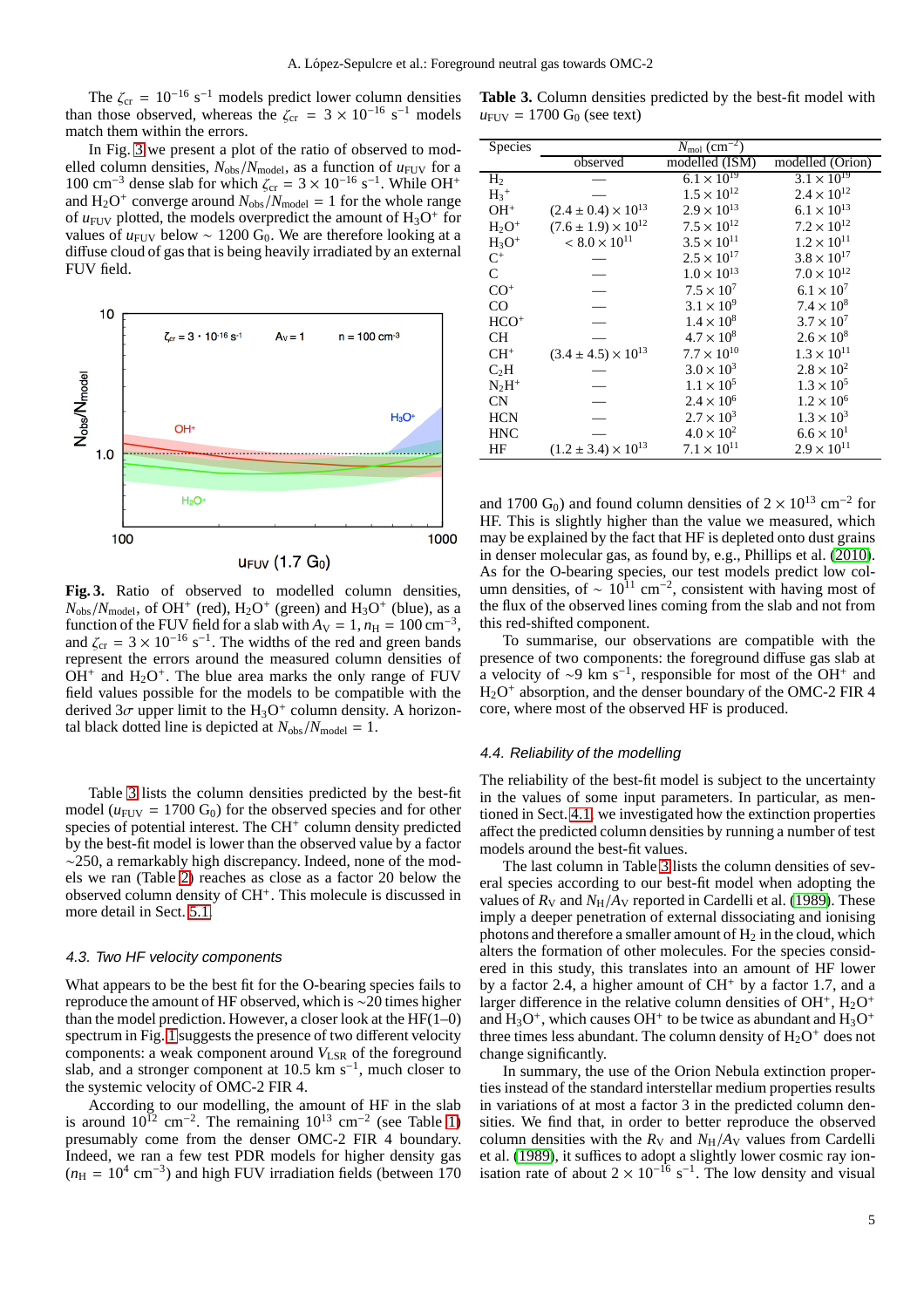extinction, as well as the strong external FUV radiation field, need to be around the best-fit model values quoted in Sect. [4.2.](#page-3-4)

#### <span id="page-5-0"></span>**5. Discussion**

The results of our observations and modelling indicate that the  $OH<sup>+</sup>$  and  $H<sub>2</sub>O<sup>+</sup>$  lines, as well as part of the HF, are tracing a foreground cloud of diffuse gas ( $A_V = 1$  mag,  $n_H = 100$  cm<sup>-3</sup> ), exposed to a cosmic ray ionisation rate  $\zeta_{cr} = 3 \times 10^{-16} \text{ s}^{-1}$  and a strong external FUV field of  $1200-1700$  G<sub>0</sub>. This causes the heavily irradiated side of the slab to have a considerably higher gas temperature than the other side (Fig. [4\)](#page-5-2). With this heavy irradiation, UV pumping might have an effect on the level populations of the species under study, but given the lack of information about their collisional coefficients, we are not able to quantify it.



<span id="page-5-2"></span>**Fig. 4.** Gas temperature as a function of visual extinction,  $A_V$ , predicted by the Meudon PDR code for a slab of gas with  $n<sub>H</sub>$  = 100 cm<sup>-3</sup>,  $\zeta_{cr} = 3 \times 10^{-16}$  s<sup>-1</sup> and irradiated from the right by a FUV field of  $1700 \text{ G}_0$ .

Below we discuss the chemistry and geometry of the cloud and propose an interpretation to explain its nature.

#### <span id="page-5-1"></span>5.1. Chemistry of the foreground slab

We illustrate here the effect of a strong external FUV field such as the one implied by our modelling and observations, on the chemistry and the resulting molecular abundances of the species studied in this work. Fig. [5](#page-5-3) shows these as a function of  $A_V$ , as predicted by the Meudon PDR code for our best-fit model. The slab is exposed to an external FUV field of  $1700 \text{ G}_0$  on one side (right), and to a typical FUV field of  $1.7 \text{ G}_0$  on the other side (left). The predicted abundances are discussed in the following sub-sections, separated into families of species.

## <span id="page-5-4"></span>5.1.1. Oxygen-bearing species: OH<sup>+</sup>,  $H_2O^+$ , and  $H_3O^+$

The strong incident FUV field affects the three O-bearing species in different ways: while it enhances the abundance of  $OH<sup>+</sup>$  at a certain depth, the amount of  $H_2O^+$ , and especially that of  $H_3O^+$ , are considerably reduced.

The formation of these molecules is believed to begin with the production of  $H^+$  and  $H_3^+$  via cosmic ray or X-ray ionisation of hydrogen, followed by charge transfer to produce O<sup>+</sup> .



<span id="page-5-3"></span>Fig. 5. Abundance of OH<sup>+</sup>,  $H_2O^+$ ,  $H_3O^+$ , CH<sup>+</sup>, and HF as a function of visual extinction,  $A_V$ , predicted by the Meudon PDR code for a slab of gas with  $n_{\text{H}} = 100 \text{ cm}^{-3}$ ,  $\zeta_{\text{cr}} = 3 \times 10^{-16} \text{ s}^{-1}$ and irradiated from the right by an FUV field of  $1700 \text{ G}_0$ .

Rapid hydrogen abstraction reactions of  $O^+$  with H<sub>2</sub> follow to yield OH<sup>+</sup>, then  $H_2O^+$ , and end with the production of  $H_3O^+$ . In diffuse molecular clouds, which have high electron abundances,  $H_3O^+$  is destroyed via dissociative recombination to yield OH and  $H_2O$ .

This is our case: the heavy UV irradiation on the slab surface gives rise to a high abundance of protons that favour the production of OH<sup>+</sup>, but at the same time it destroys molecular hydrogen, thus hindering the cascade of reactions with  $H_2$  that leads to the formation of  $H_2O^+$  and subsequently to  $H_3O^+$ . The strong FUV field is therefore responsible for the relative column densities ( $N_{\text{OH}^+} > N_{\text{H}_2\text{O}^+} > N_{\text{H}_3\text{O}^+}$ ) we measure in the foreground slab.

#### 5.1.2. Hydrogen fluoride: HF

The abundance of HF mirrors that of molecular hydrogen, with an estimated HF/H<sup>2</sup> abundance ratio within an order of magnitude from  $3.6 \times 10^{-8}$  (Neufeld et al. [2005\)](#page-8-18). Indeed, HF has a higher binding energy than that of  $H_2$  and, as a result, fluorine atoms are unique in reacting exothermically with the dominant constituent of interstellar molecular clouds,  $H_2$ , producing hydrogen fluoride via the reaction

$$
F + H_2 \rightarrow HF + H
$$

.

HF is therefore predicted to be the main reservoir of gasphase fluorine in diffuse clouds where the amount of molecular hydrogen exceeds that of atomic hydrogen. This is reflected in Fig. [5,](#page-5-3) where HF is less abundant close to the heavily irradiated surface of the slab, where the incident FUV photons dissociate H2, thus preventing the above reaction to take place and form HF.

### 5.1.3. Methylidyne cation: CH<sup>+</sup>

Unlike the O-bearing species and HF, the abundance of CH<sup>+</sup> does not change significantly with increasing depth within the slab (Fig. [5\)](#page-5-3) even though previous works (e.g. Stäuber et al.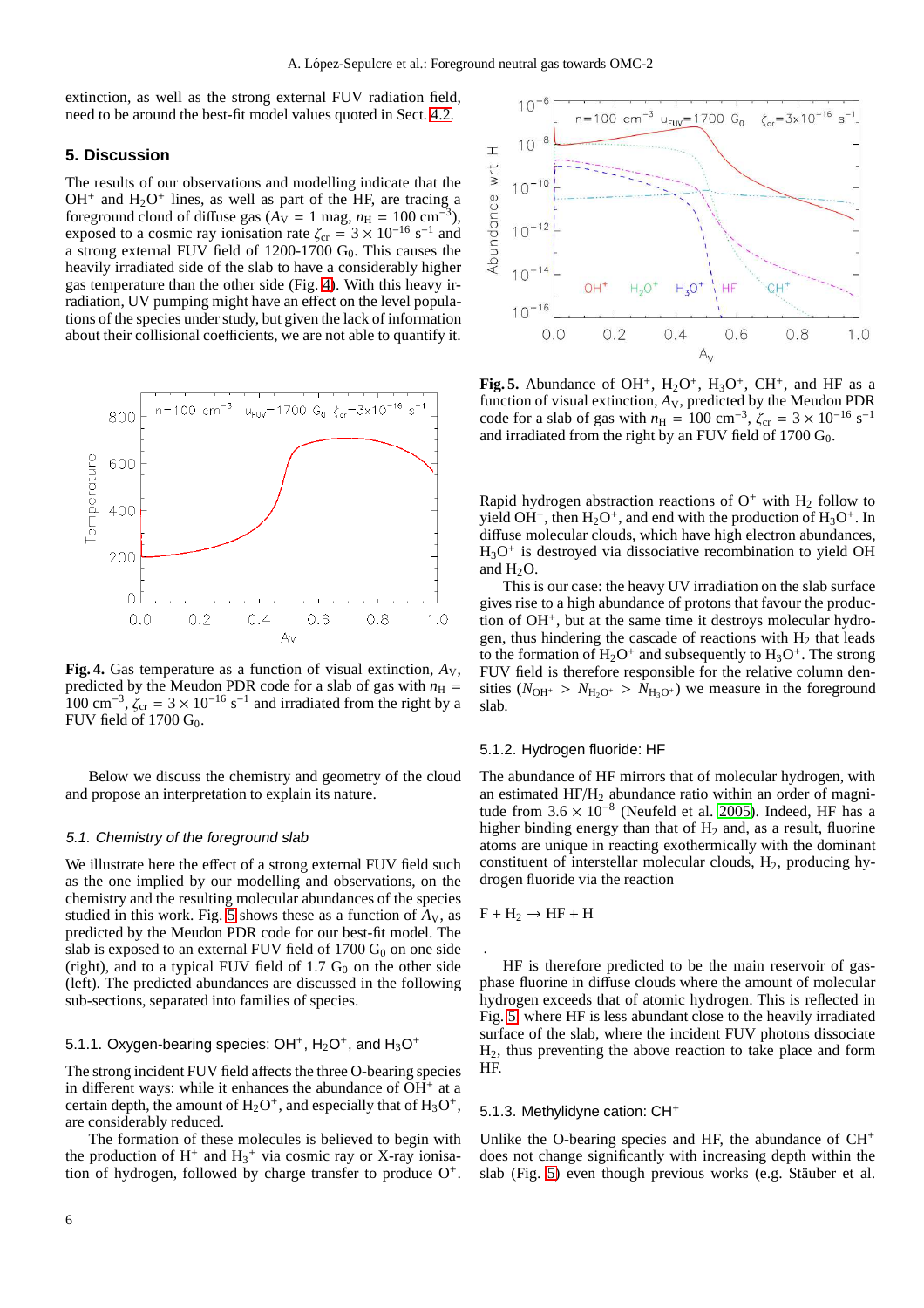[2004\)](#page-9-7) predicted the abundance of CH<sup>+</sup> to be strongly enhanced with increasing UV field.

Our best-fit model for the foreground cloud (Sect. [4.2\)](#page-3-4) predicts an abundance of about  $2 \times 10^{-11}$  with respect to the total amount of hydrogen. As mentioned in Sect. [4.2,](#page-3-4) this is lower by a factor ∼250 than the observed value, a remarkably high discrepancy. It is likely that, as in the case of HF, there are several kinematical components hidden in the  $CH<sup>+</sup>(1-0)$  line, although given its level of saturation, these are impossible to separate.

Nevertheless, if we assume that the entire CH<sup>+</sup> absorption comes from the foreground slab and adopt  $N_H = 1.9 \times 10^{21}$  cm<sup>-2</sup>, which corresponds to that of the best-fit model, the CH<sup>+</sup> measured abundance is as large as  $1.8 \times 10^{-8}$ . This value is of the order of that found by other authors in analogous studies (Bruderer et al. [2010,](#page-8-19) Falgarone et al. [2010a,](#page-8-20) [2010b\)](#page-8-21), demonstrating, as stated also for instance by Falgarone et al. [\(2010a\)](#page-8-20) and Sheffer et al. [\(2008\)](#page-9-8), that the  $CH<sup>+</sup>$  abundances observed in the diffuse interstellar medium are several orders of magnitude higher than the predictions of UV-driven steady-state models, like the one we have used here. Non-equilibrium chemistry models need to be employed to correctly predict the CH<sup>+</sup> column densities. For example, Federman et al. [\(1996\)](#page-8-22) and Sheffer et al. [\(2008\)](#page-9-8) reproduced the observed CH<sup>+</sup> abundances by including non-thermal, magneto-hydrodynamic motions in their models, while Godard et al. [\(2009\)](#page-8-23) achieved similar results by including supersonic turbulence in their chemistry modelling of diffuse interstellar gas, and illustrated in their Fig. 8 how standard PDR models fail to match the observed values, underestimating them by orders of magnitude.

Finally, it is important to bear in mind that the failure of the Meudon code to predict CH<sup>+</sup> column densities has effects on other families of species. For O-bearing molecules, the formation of CH<sup>+</sup> leads to CO via the following reactions (Federman et al. [1996\)](#page-8-22):

 $CH^+ + O \rightarrow CO^+ + H$  $CO^+ + H \rightarrow CO + H^+$ 

.

Subsequent charge exchange between  $H^+$  and O will lead to an enhanced amount of  $O<sup>+</sup>$ , thus affecting the oxygen chemistry described in Sect. [5.1.1.](#page-5-4) The inability of standard PDR models to correctly reproduce CH<sup>+</sup> abundances is therefore an important caveat for using such models, since it has deeper implications on the chemistry of other species, in particular the oxygen chemistry through the above-mentioned channel.

#### <span id="page-6-0"></span>5.2. Geometry of the slab

An approximate calculation allows us to check whether the high FUV field necessary to explain our observations (between 1200 and  $1700 \text{ G}_0$  is consistent. We assume the nearby Trapezium OB association, at a projected distance of 2 pc, to be responsible for this heavy irradiation. The Trapezium FUV output is dominated by four young stars:  $\theta$  Ori C, with a spectral type between O4 and O6 (Mason et al. [1998,](#page-8-24) Baldwin et al. [1991\)](#page-8-25), and three early B-type stars,  $\theta$  Ori A, B, and D. Table [4](#page-6-1) presents the effective temperature (from Panagia [1973\)](#page-9-9) and luminosity integrated over the FUV range, namely between 912 and 2400 Å, for each of the four stars.

A few parsec north of OMC-2 FIR 4 lies the NGC 1977 Hii region, where the earliest-type ionising star is a B1, which is very faint in FUV output relative to the Trapezium. We therefore consider only the contribution of the four main stars of the

<span id="page-6-1"></span>**Table 4.** Properties of the dominant Trapezium stars and distance from the absorbing slab

| Star               | Spectral type                       | $T_{\rm eff}$      | $L_{\text{FUV}}$                    |
|--------------------|-------------------------------------|--------------------|-------------------------------------|
|                    |                                     | $(10^3 \text{ K})$ | $(10^3 L_{\odot})$                  |
| $\theta$ Ori A     | B0.5                                | 26.2               | 13                                  |
| $\theta$ Ori B     | B1                                  | 22.6               | 6.3                                 |
| $\theta$ Ori C     | 06–04                               | $42 - 50$          | $230 - 1900$                        |
| $\theta$ Ori D     | B0.5                                | 26.2               | 13                                  |
|                    |                                     | Distance (pc)      |                                     |
|                    | $u_{\text{FUV}} = 1200 \text{ G}_0$ |                    | $u_{\text{FUV}} = 1700 \text{ G}_0$ |
| $\theta$ Ori C: O6 | 2.0                                 |                    |                                     |
| $\theta$ Ori C: O4 | 5.4                                 | 4.6                |                                     |

Trapezium. Depending on whether  $\theta$  Ori C is an O6 or an O4 star, this results in a distance ranging from 2.0 to 5.4 pc between the Trapezium and the slab, for an irradiation of  $1200 \text{ G}_0$ , and from 1.7 to 4.6 pc for 1700  $G_0$  (Table [4\)](#page-6-1). This is a rough estimate because we neglected the unknown contribution of dust extinction, which would yield a smaller distance. Despite this caveat, our calculation suffices to conclude that the high external FUV irradiation implied by our modelling and observations is consistent with the projected distance of 2 pc between OMC-2 FIR 4 and the Trapezium.

According to our best-fit model, the slab has a visual extinction of 1 magnitude or, in other words, a total hydrogen column density of  $1.9 \times 10^{21}$  cm<sup>-2</sup>. Taking into account its low density  $(n<sub>H</sub> = 100 \text{ cm}^{-3})$ , this implies a line-of-sight size of 6 pc.

#### 5.3. Nature of the slab

Numerous studies have been performed to investigate the foreground material towards OMC-1, which contains the Orion KL star-forming region. These are mostly based on UV data of atomic and/or ionised metals, and HI absorption line observations at 21 cm. More recently, *Herschel* observations have provided additional information (see e.g. Bergin et al. [2010\)](#page-8-26). In contrast, no analogous research has been carried out towards OMC-2 FIR 4 and the rest of the OMC2/3 region, mostly because of the lack of strong UV background sources like the Trapezium in this direction. We can nevertheless compare our results with those found in past studies for OMC-1 in an attempt to search for links and understand the nature of the foreground cloud we observe. The foreground material towards the Trapezium and OMC-1 can be grouped into the following two components:

- 1. **Orion's Veil:** This term was used by O'Dell [\(2001\)](#page-9-10) and Abel et al. [\(2004,](#page-8-27) [2006\)](#page-8-28) to denote a cloud of predominantly neutral gas that lies between the Trapezium cluster and us. It is also known as the "foreground lid" (e.g. Wilson et al. [1997\)](#page-9-11). Orion's Veil has been observed and mapped in HI at 21 cm by several authors (e.g. van der Werf & Goss [1990,](#page-9-12) Wilson et al. [1997\)](#page-9-11), and neutral and ionised metals have also been detected in absorption at UV wavelengths (reviewed in O'Dell [2001](#page-9-10) and Abel et al. [2006\)](#page-8-28). This system appears to have two main components, named A and B, at 1 km s<sup>-1</sup> and 5 km s<sup>-1</sup>, respectively. Photoionisation models performed by Abel et al. [\(2004,](#page-8-27) [2006\)](#page-8-28) located the Veil at a distance of about 2 pc in front of the Trapezium, with a density of  $\sim 10^3$  cm<sup>-3</sup> and a thickness of 1 pc.
- 2. **C** + **interface between Orion KL and the Trapezium:** This component has been observed in carbon recombination lines tracing a  $C^+$  region at 9 km s<sup>-1</sup> (Balick et al. [1974\)](#page-8-29), and more recently in absorption at the same velocity in OH<sup>+</sup> and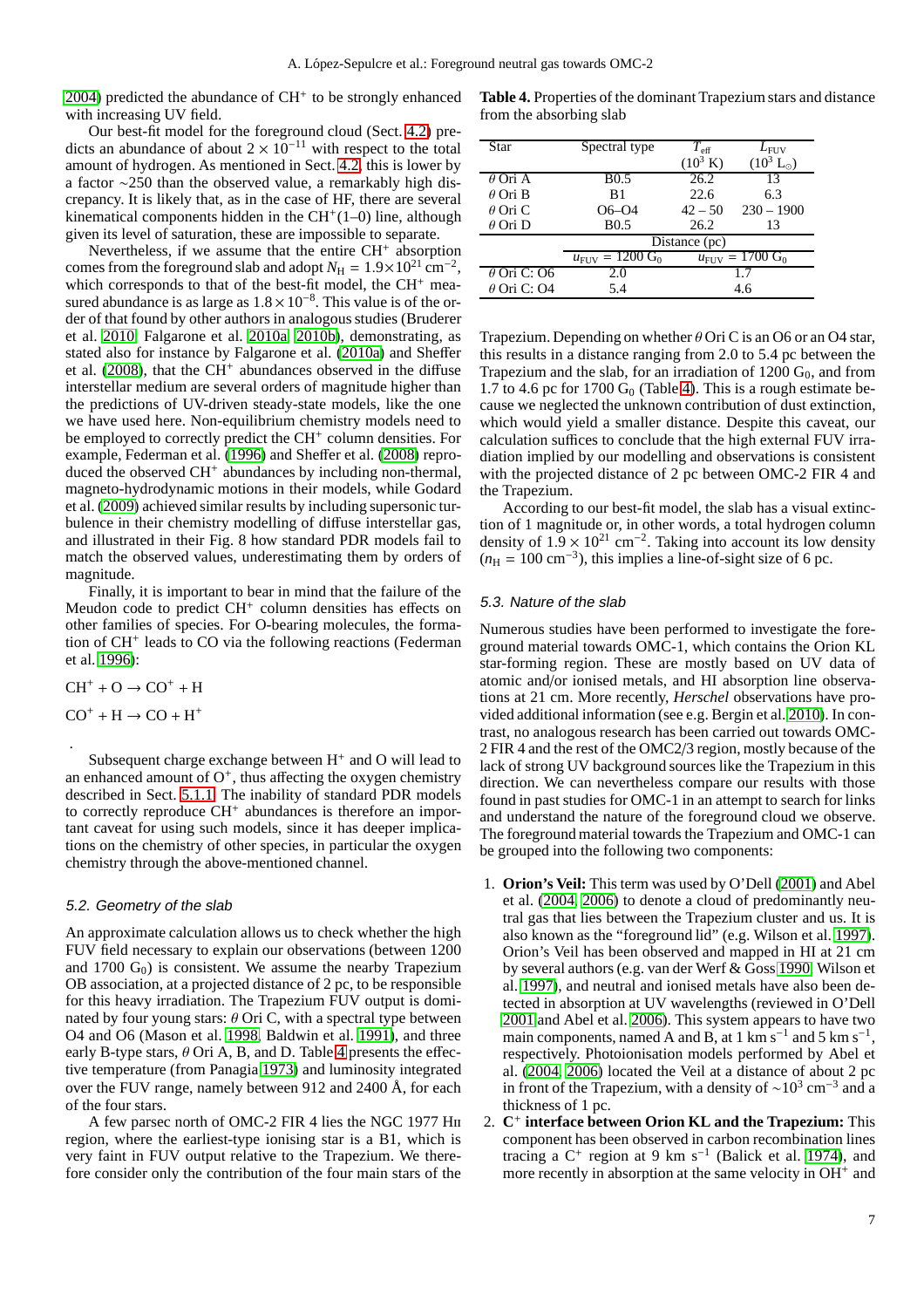A. López-Sepulcre et al.: Foreground neutral gas towards OMC-2



<span id="page-7-0"></span>**Fig. 6.** Sketch of the OMC-1/2/3 region as it might have appeared before the formation of the Trapezium cluster (*top*), and how it looks at present time (*bottom*). The foreground cloud we detected is labelled "fossil cloud", and the colour gradient across it represents a density gradient roughly in the north-south direction (see text). The sizes of each component and their velocities *relative to the systemic velocity of OMC-1 and the foreground cloud* (i.e.  $V_{LSR} = 9 \text{ km s}^{-1}$ ) are marked. The observer, represented by a small picture of the *Herschel* satellite, is situated to the right of each panel.

 $H<sub>2</sub>O<sup>+</sup>$  (Gupta et al. [2010\)](#page-9-4), and HF (Phillips et al. 2010) with *Herschel*-HIFI. The velocity is closer to the systemic velocity of the molecular gas in Orion KL ( $V_{\text{lsr}}$  =8-9 km s<sup>-1</sup>, eg. Shimajiri et al. [2011\)](#page-9-1). This region is identified as a "C<sup>+</sup> interface" between the Orion KL molecular gas and the Trapezium Hii region. This component has strikingly similar characteristics to those seen towards OMC-2 FIR 4 in terms of detected species, velocity, and relative measured column densities.

A summary of the properties of these foreground components, including OMC-2 FIR 4 from this work, is reported in Table [5.](#page-8-30)

The complexity of the velocity field in Orion A has been noted by several authors (see review by O'Dell 2001). In a simplified picture, it reduces to the following three  $V_{LSR}$  components:

- **–** Trapezium Hii region: –3 km s−<sup>1</sup>
- **–** Foreground lid: 1 and 5 km s−<sup>1</sup>
- **–** dense molecular gas (Orion KL): 9 km s<sup>−</sup><sup>1</sup> , with a southnorth velocity gradient along the ISF (see Sect. [1\)](#page-0-2).

Wilson et al. [\(1997\)](#page-9-11) proposed a picture (see their Fig. 7) in which the Trapezium drives a strong wind, creating a cavity of low-density gas around it that moves towards us. This expansion is halted *behind* the Trapezium by the high-density molecular gas, but is allowed to extend *in front of it*, where there is no dense gas material to stop it. Beyond this cavity lies the ionised gas region, which is constrained between the foreground lid and the  $C^+$  interface behind it. The foreground lid's receding velocity with respect to that of the Hii region is interpreted as a flow away from this neutral material towards the lower pressure ionised gas in which the Trapezium is contained. The  $C^+$ interface, also observed in absorption against the background dust continuum emission of Orion KL in  $OH^+$ ,  $H_2O^+$  and HF,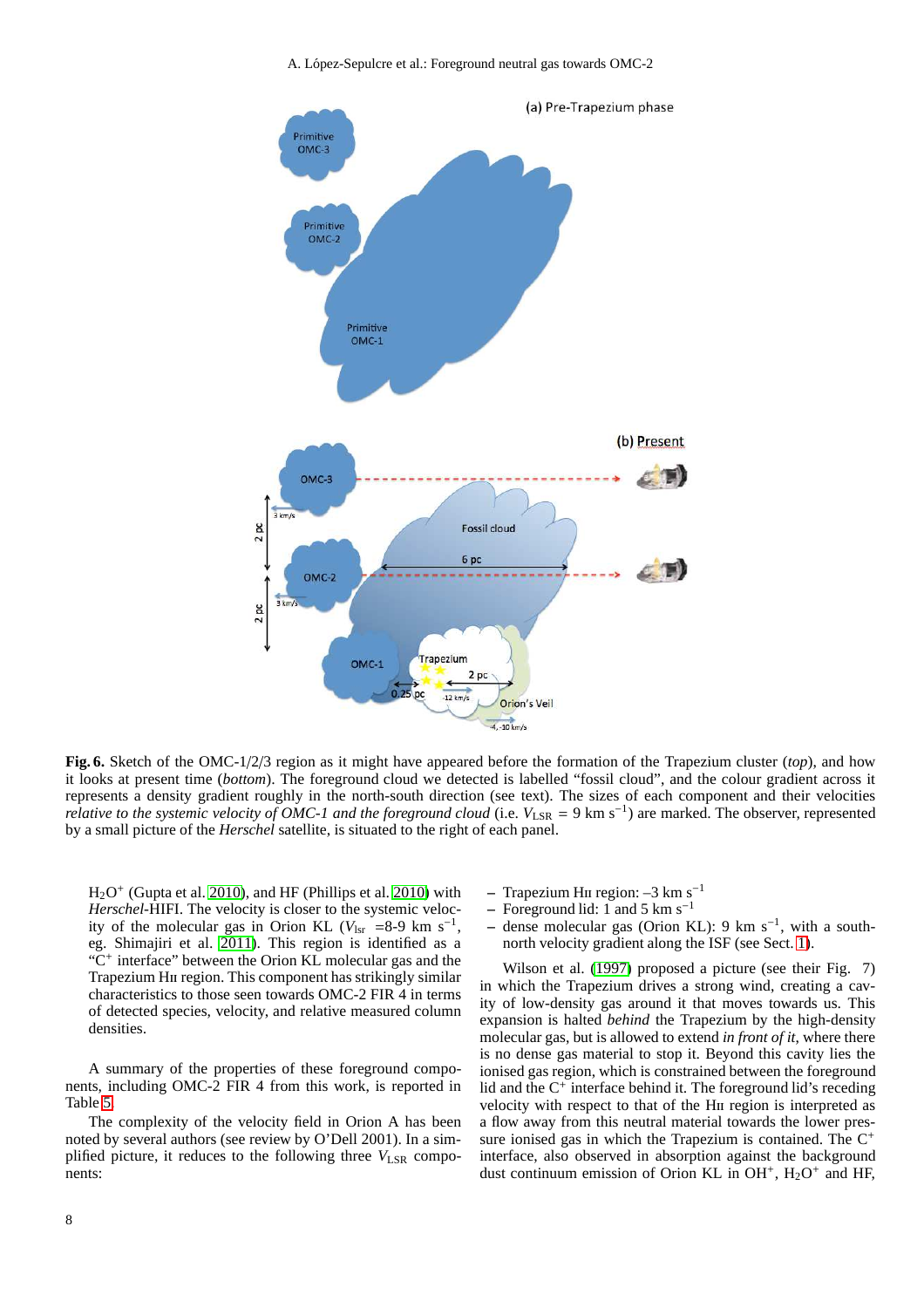<span id="page-8-30"></span>

| <b>Table 5.</b> Properties of the foreground material towards OMC-2 FIR 4 and towards Orion KL. |  |
|-------------------------------------------------------------------------------------------------|--|
|-------------------------------------------------------------------------------------------------|--|

|                                  | OMC-2 FIR 4       | Orion $KL^a$   | Orion's Veil $(A)^b$               | Orion's Veil $(B)^b$ |
|----------------------------------|-------------------|----------------|------------------------------------|----------------------|
| <b>Species</b>                   | $OH^+$ , $H_2O^+$ | $OH^+, H2O+$   | HI, metals                         | HI, metals           |
|                                  | $HF, CH^+, C^+$   | $HF, C^+$      |                                    |                      |
| $V_{LSR}$ (km s <sup>-1</sup> )  |                   |                | 1.3                                | 5.3                  |
| $n_{\rm H}$ (cm <sup>-3</sup> )  | $\sim$ 100        | $\sim$ 1000    | 300                                | 2500                 |
| $N_{\rm HI}$ (cm <sup>-2</sup> ) | $\sim 10^{21}$    | $\sim 10^{21}$ | $1.6 \times 10^{21}$               | $3.2 \times 10^{21}$ |
| Thickness (pc)                   | h                 | 0.5            | 1.3                                | 0.5                  |
|                                  | (a)               |                | $\sim$ $\sim$ $\sim$ $\sim$ $\sim$ |                      |

(*a*) Gupta et al. [\(2010\)](#page-8-16), Phillips et al. [\(2010\)](#page-9-4)

(*b*) Abel et al. [\(2004,](#page-8-27) [2006\)](#page-8-28) and references therein

as mentioned above, is confined between the Trapezium and the molecular gas, which are about 0.5 pc away from each other (Zuckerman [1973\)](#page-9-13). The results found by Gupta et al. [\(2010\)](#page-8-16) suggest a density of about  $10^3$  cm<sup>-3</sup> for this interface, and possibly a high ionisation rate ( $\zeta \sim 10^{-14}$  s<sup>-1</sup>).

The similarity of our slab properties (velocity, column density) to those of the  $C^+$  interface component lends support to a scenario in which our slab is an extension of that neutral gas region. The slab is blown-up to a lower density  $(100 \text{ cm}^{-3})$  and larger line-of-sight size (6 pc) by to the absence of elements that would confine it into a smaller and denser area, as for the  $C^+$ interface, which is strongly affected by the Trapezium.

The absence of OH<sup>+</sup> absorption towards OMC-3, after comparison between the models and the derived upper limit on  $N_{\text{OH}^+}$ (Table [1\)](#page-2-0), can be interpreted by either of the following two possibilities: (i) the foreground cloud does not extend much farther to the north of OMC-2; (ii) it does reach the foreground of OMC-3 but is shallower ( $A_V \le 0.5$ ) and/or more weakly irradiated ( $u_{\text{FUV}} \sim 1, ..., 200 \,\text{G}_0$ ) than the gas seen towards OMC-2. This is consistent with the larger distance of OMC-3 from the Trapezium cluster.

The cosmic ray ionisation rate implied by our observations  $(\zeta = 3 \times 10^{-16} \text{ s}^{-1})$  is consistent with the typical value measured in diffuse clouds (Indriolo et al. [2007\)](#page-8-31).

We stress that the foreground gas we detect towards OMC-2 FIR 4 has not been reported previously and therefore adds to the large ensemble of components present in the Orion A complex. We interpret this foreground gas seen towards both OMC-1 and OMC-2 as the remnants of the OMC-1 parental molecular cloud, which once contained the primordial material that later allowed the formation of the Trapezium, Orion KL, and the BN infrared cluster. Figure [6](#page-7-0) presents two schematic cartoons of how the OMC-1/2/3 complex might have looked like before the Trapezium formed (*top*) and how it currently appears according to our interpretation of the foreground slab, labelled "fossil cloud" (*bottom*).

#### <span id="page-8-6"></span>**6. Summary**

As part of the *Herschel* key programme CHESS, we have analysed a collection of absorption lines seen towards OMC-2 FIR 4. These include the ground-state transitions of  $OH^+$ ,  $H_2O^+$ , HF, and CH<sup>+</sup> . Our results can be summarised as follows:

- 1. The detected absorption lines peak at 9 km s<sup>−</sup><sup>1</sup> , blue-shifted by 2 km s<sup>−</sup><sup>1</sup> with respect to the systemic velocity of OMC- $2$  FIR 4 ( $V_{LSR} = 11.\overline{4}$  km s<sup>-1</sup>), indicating the presence of a foreground layer of gas in this direction.
- 2. Analysis using the Meudon PDR code shows that, regardless of whether we adopt standard interstellar medium extinction properties or those reported in the literature for the

Orion Nebula, the slab is composed of predominantly neutral diffuse gas ( $n_H = 100 \text{ cm}^{-3}$ ), which is heavily irradiated  $({\sim 1500 \text{ G}_0})$  by an external source of FUV most likely arising from the nearby Trapezium OB association. The slab is 6 pc thick and bears many similarities with the so-called  $C^+$ interface between Orion-KL, 2 pc south of OMC-2 FIR 4, and the Trapezium cluster.

3. Combining this work and previous studies carried out towards Orion KL, we conclude that the foreground slab we discovered is the extension of the  $C^+$  interface seen in the direction of Orion KL, and interpret it to be the remains of the parental cloud of OMC-1, which extends from OMC-1 up to OMC-2.

*Acknowledgements.* We are grateful to E. Roueff, J. Le Bourlot, F. Le Petit, and L. Wiesenfeld for their priceless help with the execution of the Meudon PDR code. A.L.S. and C.C. acknowledge funding from the CNES (Centre National d'Études Spatiales) and from the Agence Nationale pour la Recherche (ANR), France (project FORCOMS, contracts ANR-08-BLAN-022). M.K. gratefully acknowledges funding from an NWO grant, NOVA, Leids Kerkhoven-Bosscha Fonds and the COST Action on Astrochemistry. C.D. acknowledges funding from Leids Kerkhoven-Bosscha Fonds. A.F. has been partially supported within the programme CONSOLIDER INGENIO 2010, under grant CSD2009-00038 "Molecular Astrophysics: The Herschel and ALMA Era ASTROMOL".

#### **References**

- <span id="page-8-27"></span>Abel, N.P., Brogan, C.L., Ferland, G.J. et al. 2004, ApJ, 609, 247
- <span id="page-8-28"></span>Abel, N.P., Ferland, G.J., O'Dell, C.R. et al. 2006, ApJ, 644, 344
- <span id="page-8-25"></span>Baldwin, J.A., Ferland, G.J., Martin, P.G. et al. 1991, ApJ, 374, 580
- <span id="page-8-29"></span>Balick, B., Gammon, R.H., Doherty, L.H. 1974, ApJ, 188, 45
- <span id="page-8-2"></span>Bally, J., Langer, W.D., Stark, A.A., Wilson, R.W. 1987, ApJ, 312, L45
- <span id="page-8-26"></span>Bergin, E.A., Phillips, T.G., Comito, C. et al. 2010, A&A, 521, L20
- <span id="page-8-19"></span>Bruderer, S., Benz, A.O., van Dishoeck, E.F. et al. 2010, A&A, 521, L44
- <span id="page-8-17"></span>Cardelli, J.A., Clayton, C., Mathis, J.S. 1989, ApJ, 345, 245
- <span id="page-8-5"></span>Ceccarelli, C., Bacmann, A., Boogert, A. et al. 2010, A&A, 521, L22
- <span id="page-8-15"></span>Crimier, N., Ceccarelli, C., Lefloch, B. & Faure, A. 2009, A&A, 506, 1229
- <span id="page-8-20"></span>Falgarone, E., Godard, B., Cernicharo, J. et al. 2010, A&A, 521, L15
- <span id="page-8-21"></span>Falgarone, E., Ossenkopf, V., Gerin, M. et al. 2010, A&A, 521, L118
- <span id="page-8-22"></span>Federman, S.R., Rawlings, J.M.C., Taylor, S.D., Williams, D.A. 1996, MNRAS, 279, 41
- <span id="page-8-8"></span>Gerin, M., De Luca, M., Black, J. et al. 2010, A&A, 518, L110
- <span id="page-8-23"></span>Godard, B., Falgarone, E., Pineau des Forêts 2009, A&A, 495, 847
- <span id="page-8-7"></span>de Graauw, Th., Helmich, F.P., Phillips, T.G. et al. 2010, A&A, 518, L6
- <span id="page-8-16"></span>Gupta, H., Rimmer, P., Pearson, J.C. et al. 2010, A&A, 521, L47
- <span id="page-8-14"></span>Herrmann, F., Madden, S.C., Nikola, T. et al. 1997, ApJ, 481, 343
- <span id="page-8-0"></span>Hirota, T., Bushimata, T., Choi, Y.K. et al. 2007, PASJ, 59, 897
- <span id="page-8-31"></span>Indriolo, N., Geballe, T.R., Oka, T. & McCall, B.J. 2007, ApJ, 671, 1736
- <span id="page-8-3"></span>Johnstone, D. & Bally, J. 1999, ApJ, 510, L49

<span id="page-8-4"></span>Kutner, M.L., Tucker, K.D., Chin, G., Thaddeus, P. 1977, ApJ, 215, 521

- <span id="page-8-12"></span>Le Petit, F., Nehm´e, C., Le Bourlot, J., Roueff, E. 2006, ApJS, 164, 506
- <span id="page-8-24"></span>Mason, B.D., Gies, D.R., Hartkopf, W.I. et al. 1998, AJ, 115, 821
- <span id="page-8-1"></span>Menten, K. M. Reid, M. J. Forbrich, J. Brunthaler, A. 2007, A&A, 474, 515
- <span id="page-8-10"></span>Monje, R.R., Emprechtinger, M., Phillips, T.G. et al. 2011, ApJL, 734, L23
- <span id="page-8-11"></span>Mürtz, P., Zink, L. R., Evenson, K. M., & Brown, J. M. 1998, J. Chem. Phys., 109, 9744
- <span id="page-8-9"></span>Neufeld, D.A., Goicoechea, J.R., Sonnentrucker, P. et al. 2010, A&A, 521, L10
- <span id="page-8-13"></span>Neufeld, D.A. & Wolfire, M.G. 2009, ApJ, 706, 1594
- <span id="page-8-18"></span>Neufeld, D.A., Wolfire, M.G., Schilke, P. 2005, ApJ, 628, 260